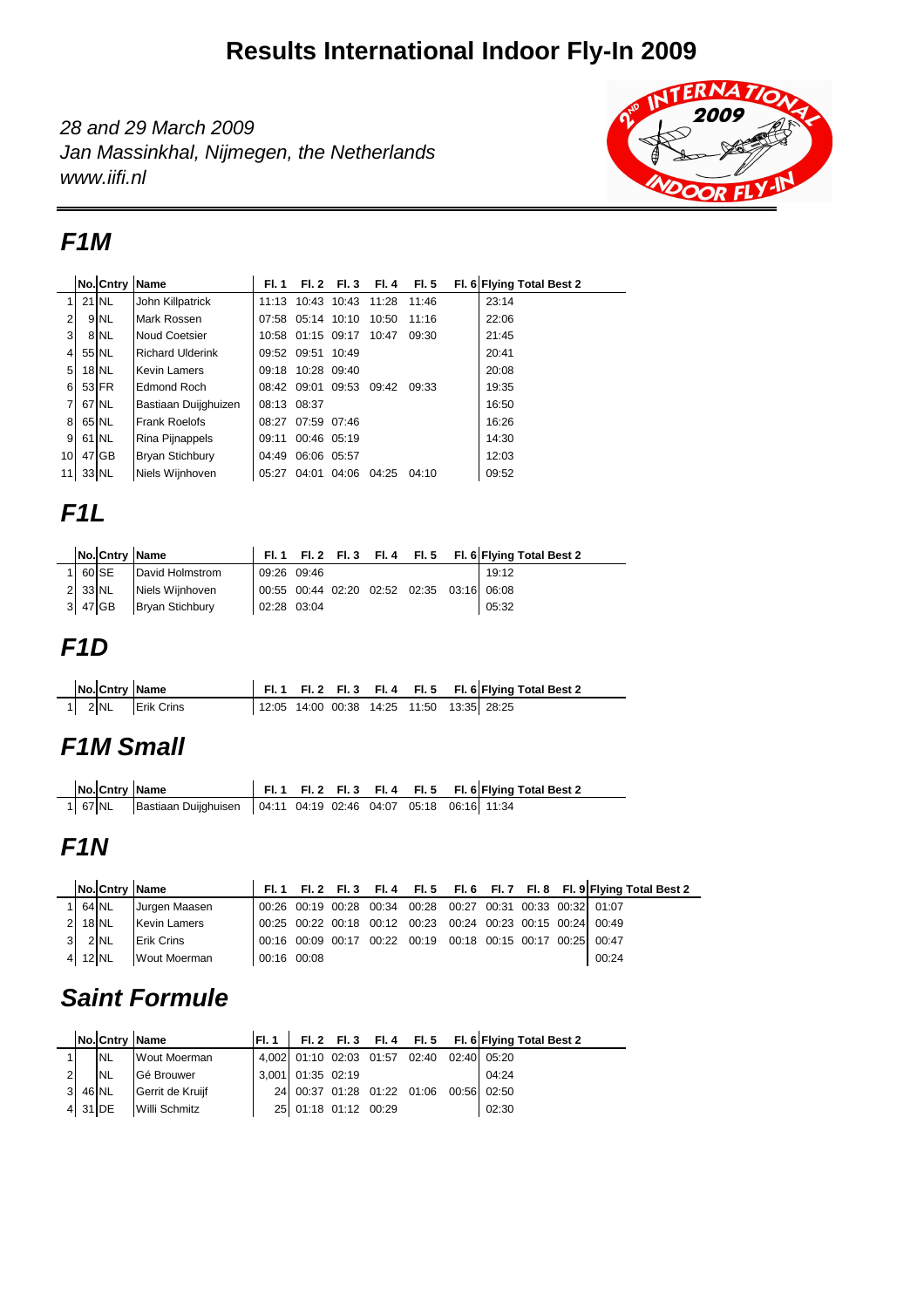# **F4F Peanut - Static**

|                |          | No. Cntry Name  |                            | <b>Model</b>            | Jury 1 | Jury 2 | <b>Static Total</b> |
|----------------|----------|-----------------|----------------------------|-------------------------|--------|--------|---------------------|
|                |          | $48$ GB         | <b>Divs Masters</b>        | S.E. 5A                 | 71,5   | 71,5   | 143                 |
| 2              |          | 57 FR           | <b>Andre Petit</b>         | Denight DDT             | 64,5   | 64,5   | 129                 |
| 3              |          | 50 GB           | Peter Boys                 | Waco YKS                | 55     | 55     | 110                 |
| 4              |          | 46 NL           | Gerrit de Kruyff           | Wright F2W-1            | 54,5   | 54,5   | 109                 |
| 5              |          | 50 GB           | Peter Boys                 | Waco SRE                | 52     | 52     | 104                 |
| 6              |          | 54 FR           | Jacques Cartigny           | Morane 1500             | 50     | 50     | 100                 |
| $\overline{7}$ |          | 7 NL            | Roel Lucassen              | <b>Baumer Sausewind</b> | 49     | 49     | 98                  |
| 8              |          | 54 FR           | Jacques Cartigny           | Loire Nieuport          | 48     | 48     | 96                  |
| 8              |          | 44 BE           | <b>Benjamin Magits</b>     | <b>LT Contester</b>     | 48     | 48     | 96                  |
| 8              |          | 57 FR           | <b>Andre Petit</b>         | P-47 Thunderbolt        | 48     | 48     | 96                  |
| 11             |          | 7 NL            | Roel Lucassen              | Gee Bee X               | 47     | 47     | 94                  |
| 12             |          | 58 SE           | Johan Wallin               | Asja Viking             | 43,5   | 43,5   | 87                  |
| 13             |          | $15$ NL         | Luis Bautista              | Carley S-1              | 43     | 43     | 86                  |
| 14             |          | 46 NL           | Gerrit de Kruyff           | Renard R-33             | 42     | 42     | 84                  |
| 15             |          | $12$ NL         | Wout Moerman               | Fokker F.II             | 41,5   | 41,5   | 83                  |
| 16             | 56 NL    |                 | Gert Brendel               | Renard RSV              | 40     | 40     | 80                  |
| 17             |          | 59 SE           | Lars Tolkstam              | Piper Cub Clipped       | 39     | 39     | 78                  |
| 17             |          | 47 GB           | <b>Bryan Stichbury</b>     | Renard R-17             | 39     | 39     | 78                  |
| 19             |          | 52 FR           | Jean Claude Bourdeau d'hui | <b>Broussard</b>        | 37,5   | 37,5   | 75                  |
| 20             | 68 NL    |                 | <b>Job Mast</b>            | Renard R-17             | 37     | 37     | 74                  |
| 21             |          | 9 <sub>NL</sub> | Mark Rossen                | Farman F.352            | 35     | 35     | 70                  |
| 22             |          | 52 FR           | Jean Claude Bourdeau d'hui | Legrand Simon 50        | 33,5   | 33,5   | 67                  |
| 23             |          | 52 FR           | Jean Claude Bourdeau d'hui | Cessna 152              | 30,5   | 30,5   | 61                  |
| 24             | 65 NL    |                 | <b>Frank Roelofs</b>       | Fred                    | 27     | 27     | 54                  |
|                | 25 51 DE |                 | <b>Tobias Schauge</b>      | FW-43 Falke             | 25     | 25     | 50                  |

## **F4F Peanut - Flying**

|                 | No. Name                      | Model                   | <b>FI.1</b> | <b>FI.2</b> | <b>FI.3</b> | FI. 4                   | FI.5 FI.6                     | <b>FI.7</b>                         |                                                 |             | Fl. 8 Fl. 9 Flying Total Best 2 |
|-----------------|-------------------------------|-------------------------|-------------|-------------|-------------|-------------------------|-------------------------------|-------------------------------------|-------------------------------------------------|-------------|---------------------------------|
|                 | 54 Jacques Cartigny           | Morane 1500             | 00:56       | 00:35       |             |                         | 01:03 00:57 01:02 01:06 01:09 |                                     | 01:06 01:08 02:17                               |             |                                 |
| 2               | 57 Andre Petit                | P-47 Thunderbolt        | 00:53       | 00:47       |             |                         | 00:49 00:48 00:56 00:57       | 01:08                               | 01:05                                           | 01:05 02:13 |                                 |
| 3               | 12 Wout Moerman               | Fokker F.II             | 00:53       | 01:04       |             | 00:24 01:04 01:07 01:05 |                               | 00:59                               | 00:55                                           |             | 02:12                           |
| 4               | 58 Johan Wallin               | Asja Viking             | 00:51       | 00:44       |             |                         |                               |                                     | 00:46 00:28 00:50 00:51 00:57 01:02 01:02 02:04 |             |                                 |
| 5               | 59 Lars Tolkstam              | Piper Cub Clipped       | 00:45       | 00:53       |             | 00:55 00:41 00:56 00:59 |                               |                                     |                                                 |             | 01:55                           |
| 6               | 56 Gert Brendel               | <b>Renard RSV</b>       | 00:38       | 00:47       | 00:54 00:55 |                         |                               |                                     |                                                 |             | 01:49                           |
|                 | 46 Gerrit de Kruyff           | Renard R-33             | 00:29       | 00:26       |             | 00:49 00:39 00:58 00:25 |                               |                                     |                                                 |             | 01:47                           |
| 8               | <b>7</b> Roel Lucassen        | Gee Bee X               | 00:49       | 00:35       |             | 00:24 00:54 00:49       |                               |                                     |                                                 |             | 01:43                           |
| 9               | 54 Jacques Cartigny           | Loire Nieuport          | 00:40       | 00:46       | 00:45 00:50 |                         |                               |                                     |                                                 |             | 01:36                           |
| 10 <sup>1</sup> | 52 Jean Claude Bourdeau d'hui | Cessna 152              | 00:30       | 00:41       |             |                         |                               | 00:48 00:41 00:25 00:47 00:22 00:30 |                                                 |             | 01:35                           |
| 11              | 57 Andre Petit                | Denight DDT             | 00:27       | 00:32       |             | 00:45 00:46 00:45       |                               |                                     |                                                 |             | 01:31                           |
| 12              | 44 Benjamin Magits            | <b>LT Contester</b>     | 00:35       | 00:28       |             |                         |                               | 00:29 00:29 00:30 00:27 00:41       | 00:39                                           | 00:48 01:29 |                                 |
| 13 <sup>l</sup> | 52 Jean Claude Bourdeau d'hui | Legrand Simon 50        | 00:43       | 00:39       |             |                         | 00:32 00:35 00:27 00:22 00:42 |                                     |                                                 |             | 01:25                           |
| 14              | 51 Tobias Schauge             | FW-43 Falke             | 00:35       | 00:36       |             |                         |                               |                                     |                                                 |             | 01:11                           |
| 15              | 65 Frank Roelofs              | Fred                    | 00:31       | 00:28       |             |                         | 00:36 00:32 00:31 00:25 00:33 |                                     | 00:33                                           | 00:33 01:09 |                                 |
| 15              | 47 Bryan Stichbury            | Renard R-17             | 00:23       | 00:33       |             | 00:32 00:33 00:35 00:34 |                               |                                     |                                                 |             | 01:09                           |
| 17              | 68 Job Mast                   | Renard R-17             | 00:22       | 00:29       | 00:32 00:31 |                         |                               |                                     |                                                 |             | 01:03                           |
| 18              | 52 Jean Claude Bourdeau d'hui | <b>Broussard</b>        | 00:27       | 00:23       | 00:34       |                         |                               |                                     |                                                 |             | 01:01                           |
| 19              | 50 Peter Boys                 | Waco YKS                | 00:24       | 00:24       | 00:20 00:20 |                         |                               |                                     |                                                 |             | 00:48                           |
| 20              | 48 Divs Masters               | S.E. 5A                 | 00:17       | 00:18       |             | 00:20 00:20 00:20       |                               |                                     |                                                 |             | 00:40                           |
| 21              | 7 Roel Lucassen               | <b>Baumer Sausewind</b> | 00:23       |             |             |                         |                               |                                     |                                                 |             | 00:23                           |
| 22              | 50 Peter Boys                 | Waco SRE                | 00:14       |             |             |                         |                               |                                     |                                                 |             | 00:14                           |
| 23              | 46 Gerrit de Kruyff           | Wright F2W-1            |             |             |             |                         |                               |                                     |                                                 |             | 00:00                           |
| 24              | 15 Luis Bautista              | Carley S-1              |             |             |             |                         |                               |                                     |                                                 |             | 00:00                           |
| 25              | 9 Mark Rossen                 | Farman F.352            |             |             |             |                         |                               |                                     |                                                 |             | 00:00                           |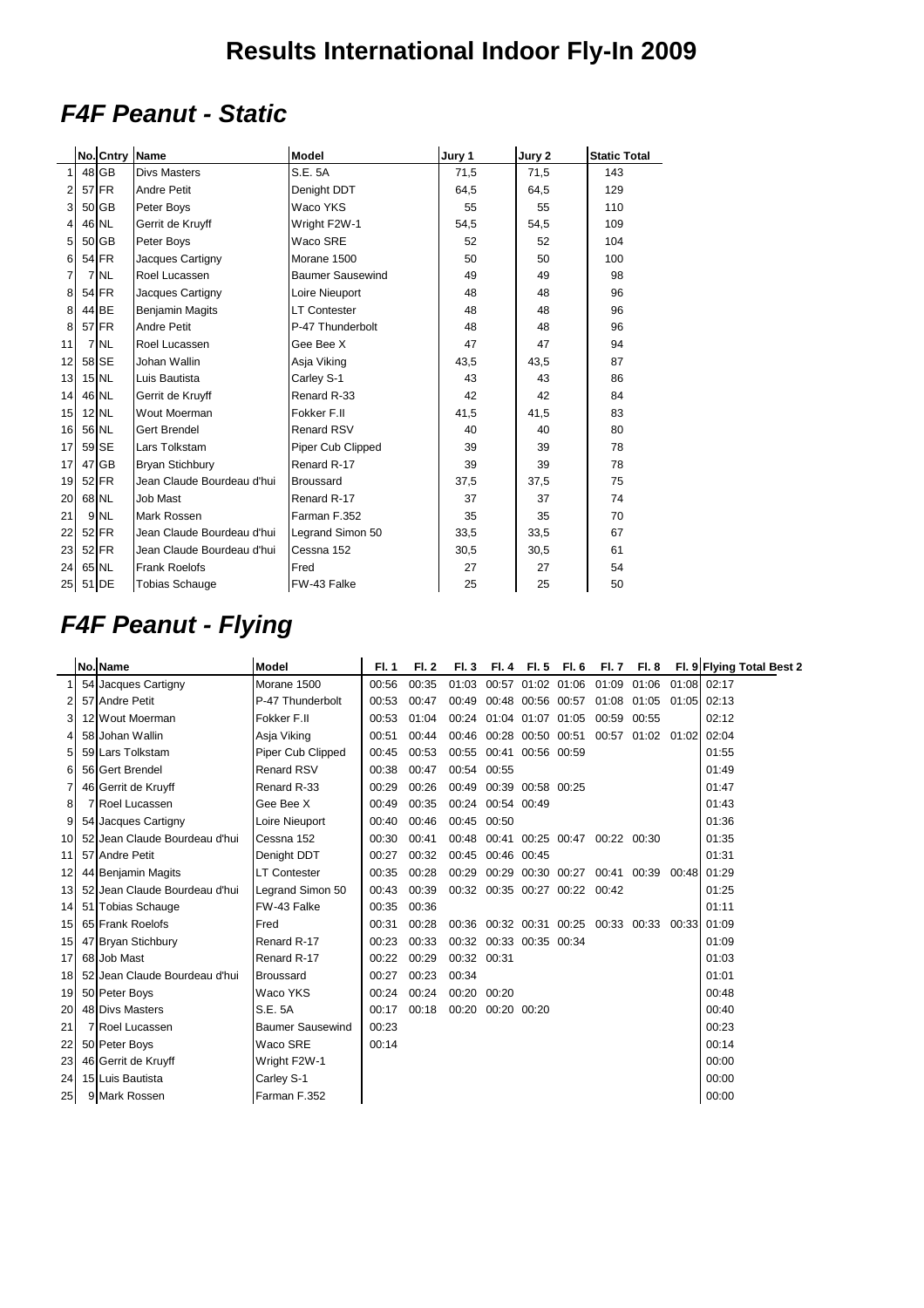## **F4F Peanut - Overall**

|           | No. Cntry Name |                            | <b>Model</b>            | <b>Placing Static</b> | <b>Placing Flying</b> | <b>Placing total</b> |
|-----------|----------------|----------------------------|-------------------------|-----------------------|-----------------------|----------------------|
|           | 54 FR          | Jacques Cartigny           | Morane 1500             | 6                     | $\mathbf{1}$          | 7                    |
|           | 57 FR          | <b>Andre Petit</b>         | P-47 Thunderbolt        | 8                     | 2                     | 10                   |
| 3         | $57$ FR        | <b>Andre Petit</b>         | Denight DDT             | $\overline{2}$        | 11                    | 13                   |
|           | 58 SE          | Johan Wallin               | Asja Viking             | 12                    | 4                     | 16                   |
| 5         | 54 FR          | Jacques Cartigny           | Loire Nieuport          | 8                     | 9                     | 17                   |
| 6         | 12 NL          | Wout Moerman               | Fokker F.II             | 15                    | 3                     | 18                   |
| 7         | 7 NL           | Roel Lucassen              | Gee Bee X               | 11                    | 8                     | 19                   |
| 8         | 44 BE          | <b>Benjamin Magits</b>     | <b>LT Contester</b>     | 8                     | 12                    | 20                   |
| 9         | 48 GB          | <b>Divs Masters</b>        | S.E. 5A                 |                       | 20                    | 21                   |
| 10        | 46 NL          | Gerrit de Kruyff           | Renard R-33             | 14                    | $\overline{7}$        | 21                   |
| 11        | 50 GB          | Peter Boys                 | Waco YKS                | 3                     | 19                    | 22                   |
| 12        | 56 NL          | <b>Gert Brendel</b>        | <b>Renard RSV</b>       | 16                    | 6                     | 22                   |
| 13        | 59 SE          | Lars Tolkstam              | Piper Cub Clipped       | 17                    | 5                     | 22                   |
| 14        | 50 GB          | Peter Boys                 | Waco SRE                | 5                     | 22                    | 27                   |
| 15        | 7 NL           | Roel Lucassen              | <b>Baumer Sausewind</b> | 7                     | 21                    | 28                   |
| 16        | $47$ GB        | <b>Bryan Stichbury</b>     | Renard R-17             | 17                    | 15                    | 32                   |
| 17        | 52 FR          | Jean Claude Bourdeau d'hui | Cessna 152              | 23                    | 10                    | 33                   |
| 18        | $52$ FR        | Jean Claude Bourdeau d'hui | Legrand Simon 50        | 22                    | 13                    | 35                   |
| 19        | $52$ FR        | Jean Claude Bourdeau d'hui | <b>Broussard</b>        | 19                    | 18                    | 37                   |
| <b>20</b> | 68 NL          | Job Mast                   | Renard R-17             | 20                    | 17                    | 37                   |
| 21        | 65 NL          | <b>Frank Roelofs</b>       | Fred                    | 24                    | 15                    | 39                   |
| 22        | 51 DE          | <b>Tobias Schauge</b>      | FW-43 Falke             | 25                    | 14                    | 39                   |
|           | 46 NL          | Gerrit de Kruyff           | Wright F2W-1            | 4                     |                       | 4                    |
|           | 15 NL          | Luis Bautista              | Carley S-1              | 13                    |                       | 13                   |
|           | 9 NL           | <b>Mark Rossen</b>         | Farman F.352            | 21                    |                       | 21                   |

#### **Pistachio - Static Scores**

|                 | No. Cntry Name |                            | <b>Model</b>      | Jury 1 | Jury 2 | <b>Static Total</b> |
|-----------------|----------------|----------------------------|-------------------|--------|--------|---------------------|
|                 | 48 GB          | <b>Divs Masters</b>        | S.E. 5A           | 37,5   | 37,5   | 75                  |
| 2               | 59 SE          | Lars Tolkstam              | Udet U-12b        | 30,5   | 30,5   | 61                  |
| $\mathbf{3}$    | 54 FR          | Jacques Cartigny           | Spitfire          | 29,5   | 29,5   | 59                  |
| $\overline{4}$  | $12$ NL        | Wout Moerman               | Koolhoven F.K. 46 | 28     | 28     | 56                  |
| 4               | 7 NL           | Roel Lucassen              | Navy Wright       | 28     | 28     | 56                  |
| 6               | 56 NL          | Gert Brendel               | Volksplane VP-1   | 27.5   | 27,5   | 55                  |
| 7               | $12$ NL        | <b>Wout Moerman</b>        | Chambermaid       | 18     | 18     | 36                  |
| 8               | 31 <b>IDE</b>  | Willi Schmitz              | Lacey M10         | 15     | 15     | 30                  |
| 8               | 44 BE          | <b>Benjamin Magitz</b>     | Lacey M10         | 15     | 15     | 30                  |
| 10 <sup>1</sup> | 47 GB          | <b>Bryan Stichbury</b>     | Piper Cub         | 14,5   | 14.5   | 29                  |
| 11              | 52 FR          | Jean Claude Bourdeau d'hui | Pottier 100       | 13,5   | 13.5   | 27                  |

## **Pistachio - Flying Scores**

|    | <b>No.ICntry Name</b> |                            | Model             | FI. 1 | FI. 2       | FI. 3             | FI. 4 | <b>FI.5</b>       | FI. 6                   | - Fl. 7 | FI. 8       | Fl. 9 Flying Total Best 2 |
|----|-----------------------|----------------------------|-------------------|-------|-------------|-------------------|-------|-------------------|-------------------------|---------|-------------|---------------------------|
|    | 59 SE                 | Lars Tolkstam              | Udet U-12b        | 00:27 | 00:38       |                   |       | 00:38 00:26 00:50 | 00:48                   |         |             | 01:38                     |
|    | 54 FR                 | Jacques Cartigny           | Spitfire          | 00:33 | 00:41       | 00:40 00:26 00:26 |       |                   | 00:39                   | 00:44   | 00:45 00:47 | 01:32                     |
| 31 | 56 NL                 | <b>Gert Brendel</b>        | Volksplane VP-1   | 00:30 | 00:40       | 00:51 00:32       |       |                   |                         |         |             | 01:31                     |
| 41 | 31 IDE                | Willi Schmitz              | Lacey M10         | 00:33 | 00:37       |                   |       | 00:43 00:44 00:40 | 00:37                   | 00:45   |             | 01:29                     |
| 51 | $12$ NL               | Wout Moerman               | Koolhoven F.K. 46 | 00:12 | 00:43       |                   |       |                   | 00:38 00:24 00:42 00:38 | 00:39   | 00:32 00:33 | 01:25                     |
| 61 | $12$ NL               | <b>Wout Moerman</b>        | Chambermaid       | 00:46 | 00:30       | 00:33 00:35 00:35 |       |                   |                         |         |             | 01:21                     |
|    | 44 BE                 | <b>Benjamin Magitz</b>     | Lacey M10         | 00:29 | 00:27       |                   |       | 00:33 00:32 00:33 | 00:30                   | 00:30   | 00:27 00:29 | 01:06                     |
| 81 | 48 GB                 | <b>Divs Masters</b>        | S.E. 5A           | 00:19 | 00:12       |                   |       | 00:12 00:23 00:26 | 00:26                   | 00:26   | 00:29 00:29 | 00:58                     |
| 91 | 47 GB                 | <b>Bryan Stichbury</b>     | Piper Cub         | 00:14 | 00:19 00:26 |                   |       |                   |                         |         |             | 00:45                     |
|    | 7 NL                  | Roel Lucassen              | Navy Wright       |       |             |                   |       |                   |                         |         |             | 00:00                     |
|    | 52 FR                 | Uean Claude Bourdeau d'hui | Pottier 100       |       |             |                   |       |                   |                         |         |             | 00:00                     |